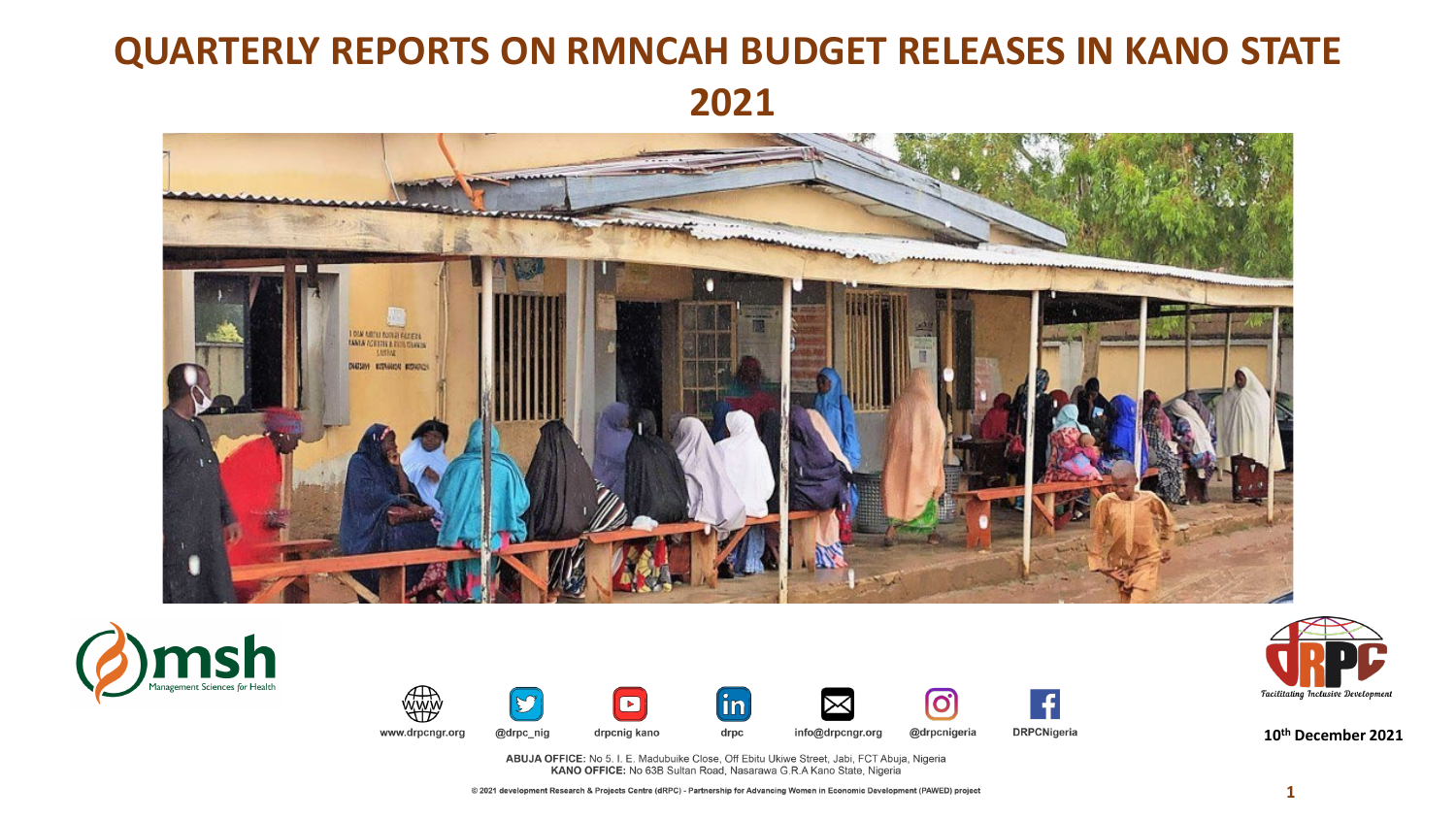#### **Background**

The National and Subnational level governments in Nigeria are committed to reducing the global maternal mortality ratio to less than 70 per 100 000 live births by 2030 and Kano state is not an exception. Part of the means to achieve this is through Reproductive, Maternal, Newborn, Child, Adolescent and Elderly Health (RMNCAH) services. The RMNCAH service packages include Childbirth Spacing/Family Planning, Nutrition, Immunization, pregnancy and child care and sexual and reproductive health education via primary healthcare centres (PHC)<sup>1</sup>.

#### Table 1: Childbirth Spacing/Family Planning Budget Performance, Q1-Q3 **in Millions of Naira**

| <b>MDAs</b>                                                                                                                          | <b>BUDGET LINES</b>                                                                    | 2021<br><b>ALLOCATIO</b><br>N | <b>ACTUAL</b><br><b>RELEASED</b><br>$Q1-Q3$ | <b>PERFORM</b><br><b>ANCE</b> | 2022<br><b>PROPOSE</b><br>D |
|--------------------------------------------------------------------------------------------------------------------------------------|----------------------------------------------------------------------------------------|-------------------------------|---------------------------------------------|-------------------------------|-----------------------------|
| Ministry of<br><b>Health</b>                                                                                                         | <b>Childbirth</b><br><b>Spacing</b><br>Programme<br>(Procurement<br>οf<br>Commodities) | 10,000,000                    | 10,000,000                                  | 100%                          | 100,000,0<br>00             |
| <b>Child Birth</b><br>Primary<br><b>Spacing</b><br><b>Health Care</b><br>Programme in<br>Mgt. Board<br>Primary<br><b>Health Care</b> |                                                                                        | Nil                           | Nil                                         |                               | 80,000,00<br>ŋ              |
| <b>Total</b>                                                                                                                         |                                                                                        | 10,000,000                    | 10,000,000                                  | 100%                          | 180,000,0<br>00             |

**Source:** Kano State Approved 2021 and Proposed 2022 Budgets

# **Childbirth Spacing/Family Planning (CBS/FP)**

In the year 2021, the sum of N10 million was allocated to the Childbirth Spacing/Family Planning (CBS/FP) budget. Between January and September (Q1-Q3) of the year, the total allocated fund has been released.

### **Routine Immunization (RI)**

In the year 2021, the sum of N50 million was allocated to the Global Polio Eradication Initiatives and N330 million Routine Immunisation budgets. This amount to N380 million for the 2021 fiscal year. Between January and September (Q1-Q3) of the year, the sum of N141 million or 37.25% of the total allocated fund was released.

#### Table 2: Routine Immunisation Budget Performance, Q1-Q3 **in Millions of Naira**

| <b>MDAs</b>                                            | <b>BUDGET LINES</b>                                   | 2021<br><b>ALLOCATIO</b><br>N | <b>ACTUAL</b><br><b>RELEASED</b><br>$Q1-Q3$ | <b>PERFORMAN</b><br><b>CE</b> | 2022<br><b>PROPOSED</b> |
|--------------------------------------------------------|-------------------------------------------------------|-------------------------------|---------------------------------------------|-------------------------------|-------------------------|
| Ministry of<br><b>Health</b>                           | <b>Global Polio Eradication</b><br><b>Initiatives</b> | 50,000,000                    | 34,400,000                                  | 68.80%                        | 80,000,000              |
| Primary<br><b>Health Care</b><br>Mgt. Board<br>(PHCMB) | <b>Routine Immunisation</b>                           | 330,000,000                   | 107,160,344                                 | 32.47%                        | 430,000,000             |
| Total                                                  |                                                       | 380,000,000                   | 141,560,344                                 | 37.25%                        | 510,000,000             |

**Source:** Kano State Approved 2021 and Proposed 2022 Budgets



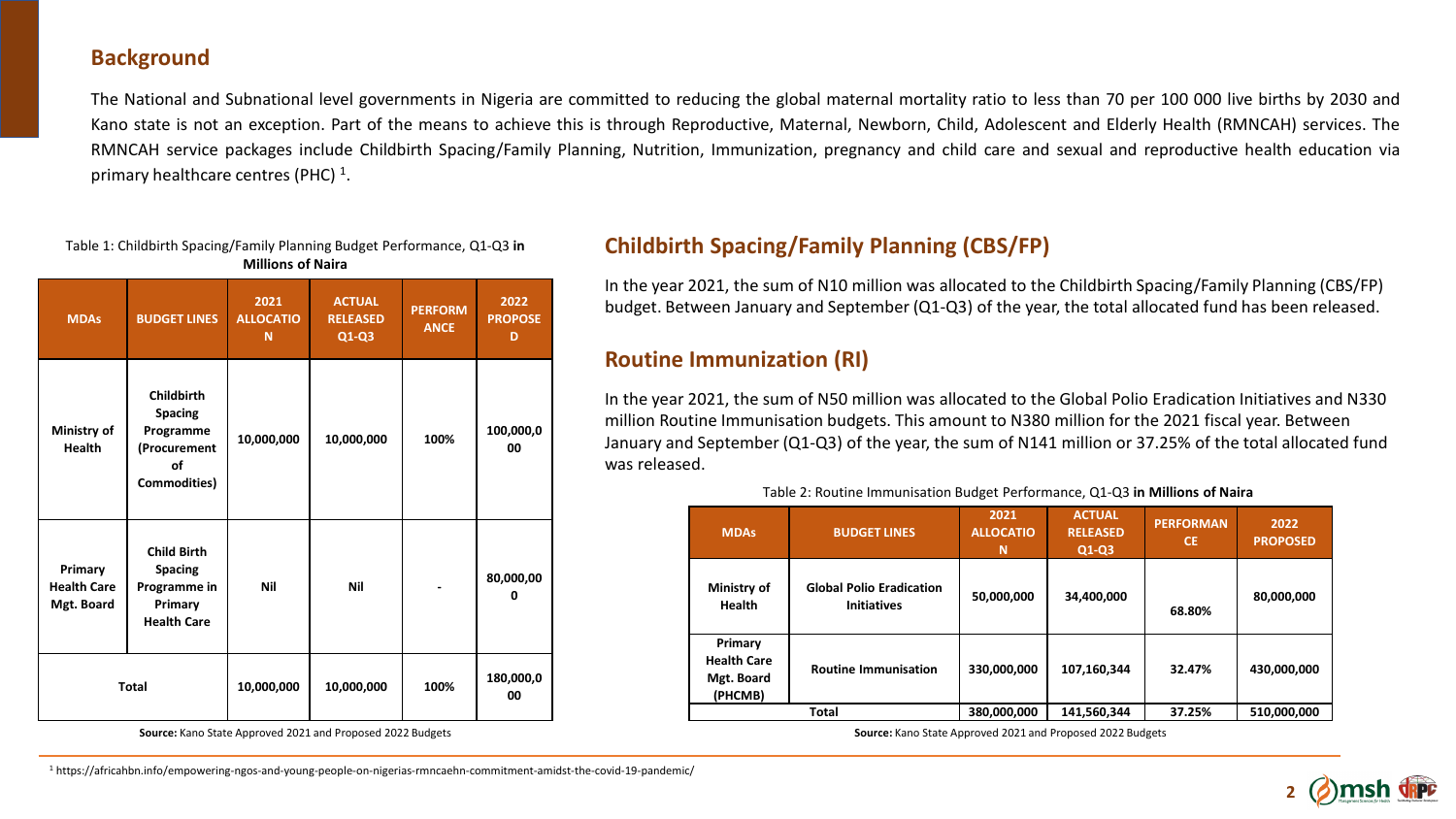#### Table 3: Pregnancy and Child Cares Budget Performance, Q1-Q3 in Millions of Naira

| <b>MDAS</b>                                 | <b>BUDGET LINES</b>                                                                                                                                       | 2021<br><b>ALLOCA</b><br><b>TION</b> | <b>ACTUAL</b><br><b>RELEASE</b><br>D<br>$Q1-Q3$ | <b>PERFO</b><br><b>RMANC</b><br>E. | 2022<br><b>PROPO</b><br><b>SED</b> |
|---------------------------------------------|-----------------------------------------------------------------------------------------------------------------------------------------------------------|--------------------------------------|-------------------------------------------------|------------------------------------|------------------------------------|
|                                             | <b>Intergrated Maternal Newborn</b><br>and Child Health (IMNCH)                                                                                           | 50,683,0<br>00                       | 6,595,20<br>0                                   | 13.01%                             | 100,00<br>0,000                    |
| Ministry of<br><b>Health</b>                | <b>Procurement and distribution</b><br>of Zinc and LORS, deworming<br>tablets for MNCH weeks and<br>routine services (KHETFUND)                           | 20,000,0<br>00                       | 12,042,8<br>00                                  | 60%                                | 20,000,<br>000                     |
|                                             | <b>Purchase of Free Maternal and</b><br><b>Childcare and Accident &amp;</b><br><b>Emergency Drugs</b>                                                     | 100,000,<br>000                      | 83,191,2<br>28                                  | 83.19%                             | 120,00<br>0,000                    |
| <b>H.M.B. (HQ</b><br>and Zones)             | <b>Community Maternal &amp; Pre-</b><br><b>Natal Death Survillance and</b><br><b>Response (CMPDRS)</b>                                                    | 15,000,0<br>00                       | Nil                                             | 0%                                 | 29,000,<br>000                     |
|                                             | <b>Integrated Maternal, New Born</b><br>and Child Health (IMNCH)                                                                                          | 10,000,0<br>00                       | Nil                                             | 0%                                 | 10,000,<br>000                     |
| Primary<br><b>Health Care</b><br>Mgt. Board | <b>Social and Behaviour Change</b><br><b>Communication Activities on</b><br><b>Infant and Young Child Feeding</b><br>(IYCF) Targeted at Pregnant<br>Women | 3,000,00                             | Nil                                             | 0%                                 | 3,000,0<br>00                      |
|                                             | <b>Implementation of Maternal &amp;</b><br><b>Child Health Strategy in</b><br><b>Primary Health Care</b>                                                  | Nil                                  | Nil                                             |                                    | 80,000,<br>000                     |
| Ministry of<br>Women<br><b>Affairs</b>      | Sensitization to reduce high<br>rate of maternal and infant<br>mortality across the state                                                                 | 5,000                                | <b>Nil</b>                                      | 0%                                 | 5,000,0<br>00                      |
| Total                                       |                                                                                                                                                           | 198,688,<br>000                      | 101,829,<br>228                                 | 51.25%                             | 367,00<br>0,000                    |

**Source: Kano State Approved 2021 and Proposed 2022 Budgets**

# **Pregnancy and Child Cares**

The Kano State government allocated the sum of N198 million to provides various services for the pregnant women during and after the birth to secure the life of both the mother and baby. Between January and September (Q1-Q3) of the year, the sum of N101 million or 51.25% of the total allocated fund was released.

# **Care-seeking for pneumonia**

Pneumonia is one of the childhood killer diseases. Out of the N10 million allocated to control related diseases such as the Tuberculosis and Leprosy, N7.5 million or 75% of the total allocated fund was released as of the Q3 2021.

Table 4: Care-seeking for pneumonia Pregnancy and Child Cares, Q1-Q3 in Millions of Naira

| <b>MDAS</b>                  | <b>BUDGET LINES</b>                              | 2021<br><b>ALLOCATION</b> | <b>ACTUAL</b><br><b>RELEASED</b><br>$Q1-Q3$ | <b>PERFORMANCE</b> | 2022<br><b>PROPOSED</b> |
|------------------------------|--------------------------------------------------|---------------------------|---------------------------------------------|--------------------|-------------------------|
| Ministry of<br><b>Health</b> | <b>Tuberclosis and</b><br><b>Leprosy Control</b> | 10,000,000                | 7,500,000                                   | 75%                | 30,000,000              |

**Source:** Kano State Approved 2021 and Proposed 2022 Budgets



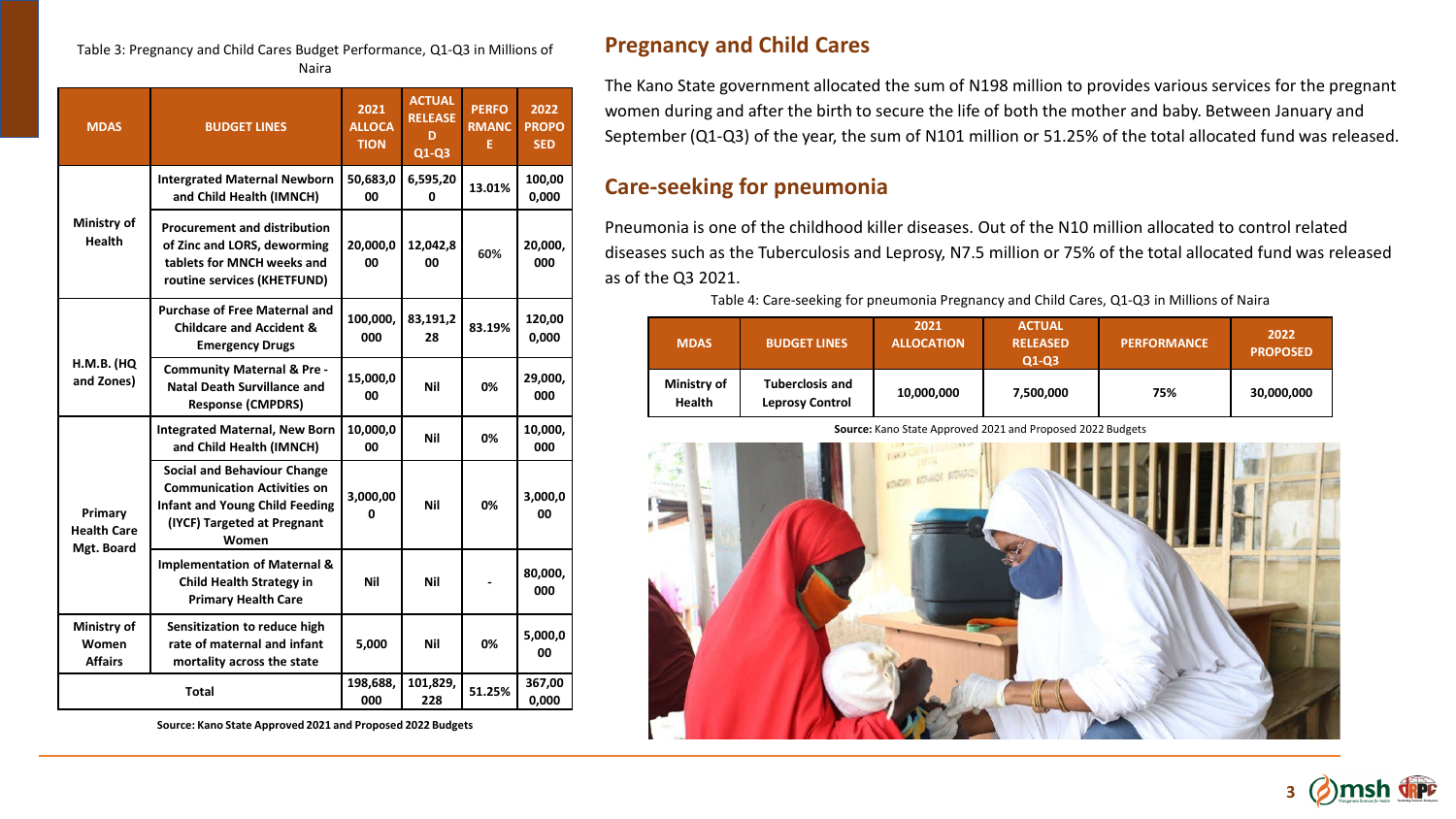### **Nutrition**

The Kano State Government allocated the sum of N583 million to various nutrition-related services. These includes research, sensitization, food, capacity building, advocacy, monitoring and evaluation as well as the payment of the counterpart funding. Out of this sum, only N6 million or 1.16% of the total allocated fund was released as of the September (Q3) 2021.



| <b>MDAS</b>                                                   | <b>NUTRITION BUDGET LINES</b>                                                                                                                              | 2021<br><b>ALLOCATION</b> | <b>ACTUAL</b><br><b>RELEASED</b><br>$Q1-Q3$ | <b>PERFORM</b><br><b>ANCE</b> | 2022<br><b>PROPOSED</b> |  |
|---------------------------------------------------------------|------------------------------------------------------------------------------------------------------------------------------------------------------------|---------------------------|---------------------------------------------|-------------------------------|-------------------------|--|
| <b>Health</b>                                                 | <b>Implementation of UNICEF Assisted Programme</b><br>(NUTRITION)                                                                                          | 300,000,000               | <b>Nil</b>                                  | 0%                            | 500,000,000             |  |
|                                                               | Ministry of Counterpart Funding for Accelerating Nutrition Results<br>in Nigeria (ANRIN) (KHETFUND)                                                        | 50,000,000                | <b>Nil</b>                                  | 0%                            | 50,000,000              |  |
|                                                               | Provision and Distribution of Supplementary Food to<br><b>Children with Moderate Acute Malnutrition (MAM)</b>                                              | 20,000,000                | <b>Nil</b>                                  | 0%                            | 20,000,000              |  |
| Primary<br><b>Health Care</b><br>Mgt. Board                   | <b>Active Case Finding of Severe Acute Malnutrition (SAM)</b><br>and Provision of Appropriate Treatment                                                    | 2,000,000                 | 2,000,000                                   | 100%                          | 2,000,000               |  |
|                                                               | <b>Implementation Of Nutritional Services in Primary</b><br><b>Health Care</b>                                                                             | Nil                       | Nil                                         |                               | 80,000,000              |  |
| Ministry of<br>Agric. &<br><b>Natural</b><br><b>Resources</b> | Household Survey, Analysis of Data, Mapping and<br><b>Classification of Food and Nutrition insecurity situation</b><br>across the state (Cadre Harmonise') | 5,000,000                 | 4,804,325                                   | 96%                           | 15,000,000              |  |
|                                                               | <b>Support to Hosting of Food Security and Nutrition</b><br>Programs in the state                                                                          | <b>Nil</b>                | <b>Nil</b>                                  |                               | 5,475,604               |  |
|                                                               | <b>Improviing Management of food security Crises and</b><br><b>Nutrition-in-Emergency</b>                                                                  | 12,944,732                | <b>Nil</b>                                  | 0%                            | 18,000,000              |  |
|                                                               | Ensuring food & nutrition security at the<br>state, community & household level                                                                            | 15,000,000                | <b>Nil</b>                                  | 0%                            | 21,000,000              |  |
| Source: Kano State Approved 2021 and Proposed 2022 Budgets    |                                                                                                                                                            |                           |                                             |                               |                         |  |

**4**

msh dippe

Table 5: Nutrition Budget 2021 Performance - Q1-Q3 in Millions of Naira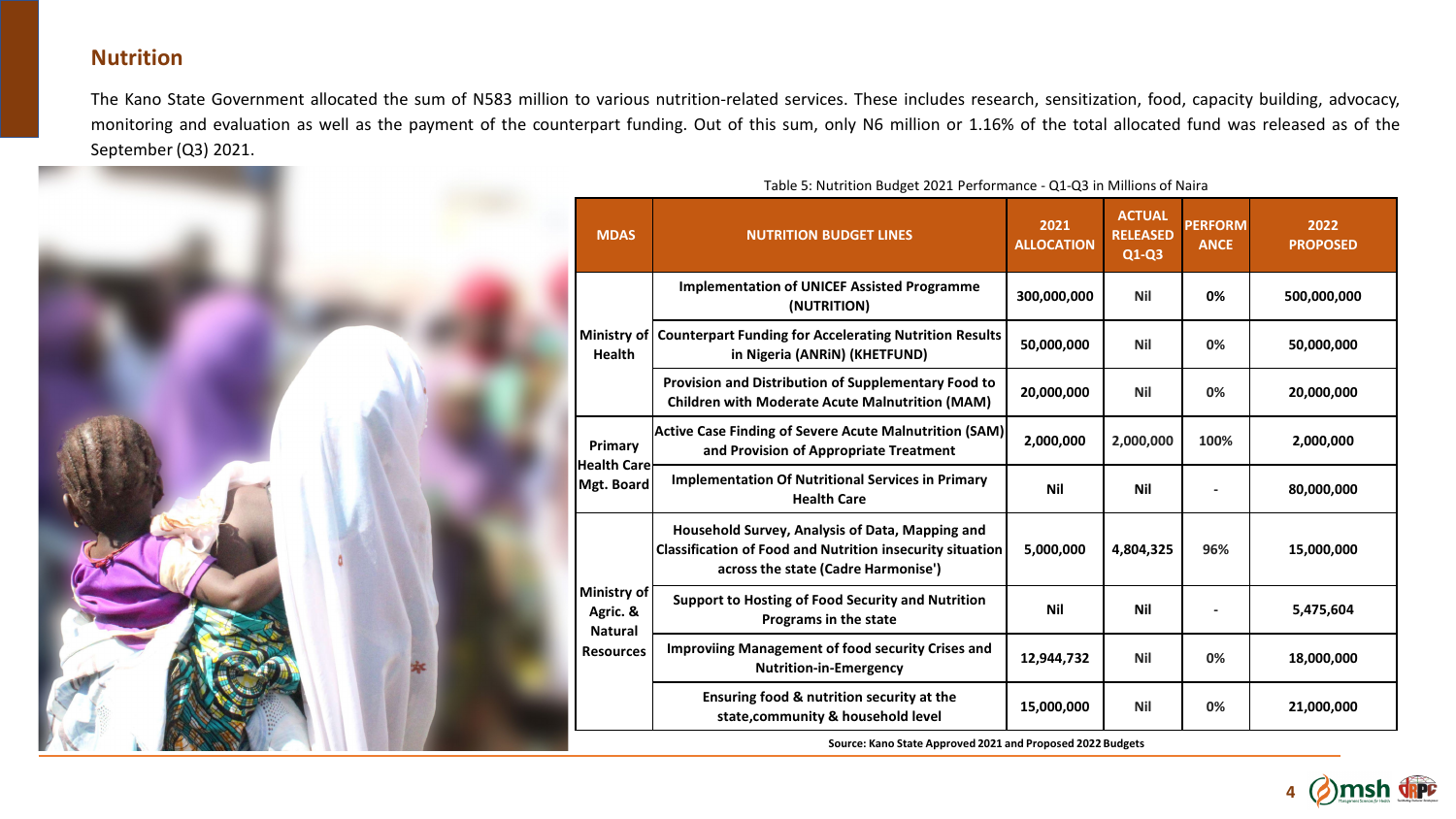# **Nutrition**

#### Table 5: Nutrition Budget 2021 Performance - Q1-Q3 in Millions of Naira

| <b>MDAS</b>                  | <b>NUTRITION BUDGET LINES</b>                                                                                                           | 2021<br><b>ALLOCATION</b> | <b>ACTUAL RELEASED</b><br>$Q1-Q3$ | <b>PERFORMANCE</b> | 2022<br><b>PROPOSED</b> |
|------------------------------|-----------------------------------------------------------------------------------------------------------------------------------------|---------------------------|-----------------------------------|--------------------|-------------------------|
|                              | <b>Food And Nutrition Programme</b>                                                                                                     | 30,000,000                | Nil                               | 0%                 | 30,000,000              |
|                              | Create nutrition desk and incorporate nutrition objectives into MDAs' development policies,<br>plans and programmes.                    | 697,000                   | <b>Nil</b>                        | 0%                 | 697,000                 |
|                              | Strengthen nutrition education and training in the curricula of early child care, primary and<br>secondary schools                      | 3,958,000                 | Nil                               | 0%                 | 3,958,000               |
|                              | Monitor and evaluate micronutrient supplementation programme performance at LGA and<br>community levels                                 | 18,886,000                | <b>Nil</b>                        | 0%                 | 18,886,000              |
|                              | Develop an advocacy and social mobilisation strategy for food and nutrition                                                             | 245,000                   | <b>Nil</b>                        | 0%                 | 245,000                 |
|                              | Sustain advocacy to policymakers at all levels for resource mobilisation for food and nutrition<br>activities                           | 245,000                   | <b>Nil</b>                        | 0%                 | 245,000                 |
|                              | Conduct regular budget tracking; apply lessons learnt to all-levels of Food & Nutrition<br>budgeting processes                          | 11,191,000                | <b>Nil</b>                        | 0%                 | 74,230,000              |
| <b>Ministry of</b>           | Organize quarterly meetings of committee on Food and nutrition at all levels                                                            | 2,640,000                 | <b>Nil</b>                        | 0%                 | 2,640,000               |
| <b>Planning &amp; Budget</b> | Advocate, produce and disseminate State policy on Food and Nutrition and the strategic Plan<br>at the State and Local Government Levels | 16,690,000                | <b>Nil</b>                        | 0%                 | 16,690,000              |
|                              | Advocate for the Creation of budget lines on food and nutrition activities in MDAs/LGAs                                                 | 6,231,000                 | <b>Nil</b>                        | 0%                 | 6,231,000               |
|                              | Build the capacity of Nutrition desk officers in MDAs/LGAs through training &retraining on<br>resource mobilisation and allocation      | 11,631,000                | <b>Nil</b>                        | 0%                 | 11,631,000              |
|                              | Conduct research, monitoring & evaluation on food and nutrition activities in collaboration<br>with partners and private sector         | 74,230,000                | <b>Nil</b>                        | 0%                 | 74,230,000              |
|                              | Promote research on development of Nutritious diets from locally available staple foods for<br>improved utilization and nutrition       | 1,697,000                 | <b>Nil</b>                        | 0%                 | 1,697,000               |
| <b>Total</b>                 |                                                                                                                                         | 583,285,732               | 6,804,325                         | 1.16%              | 952,855,604             |

**Source: Kano State Approved 2021 and Proposed 2022 Budgets**